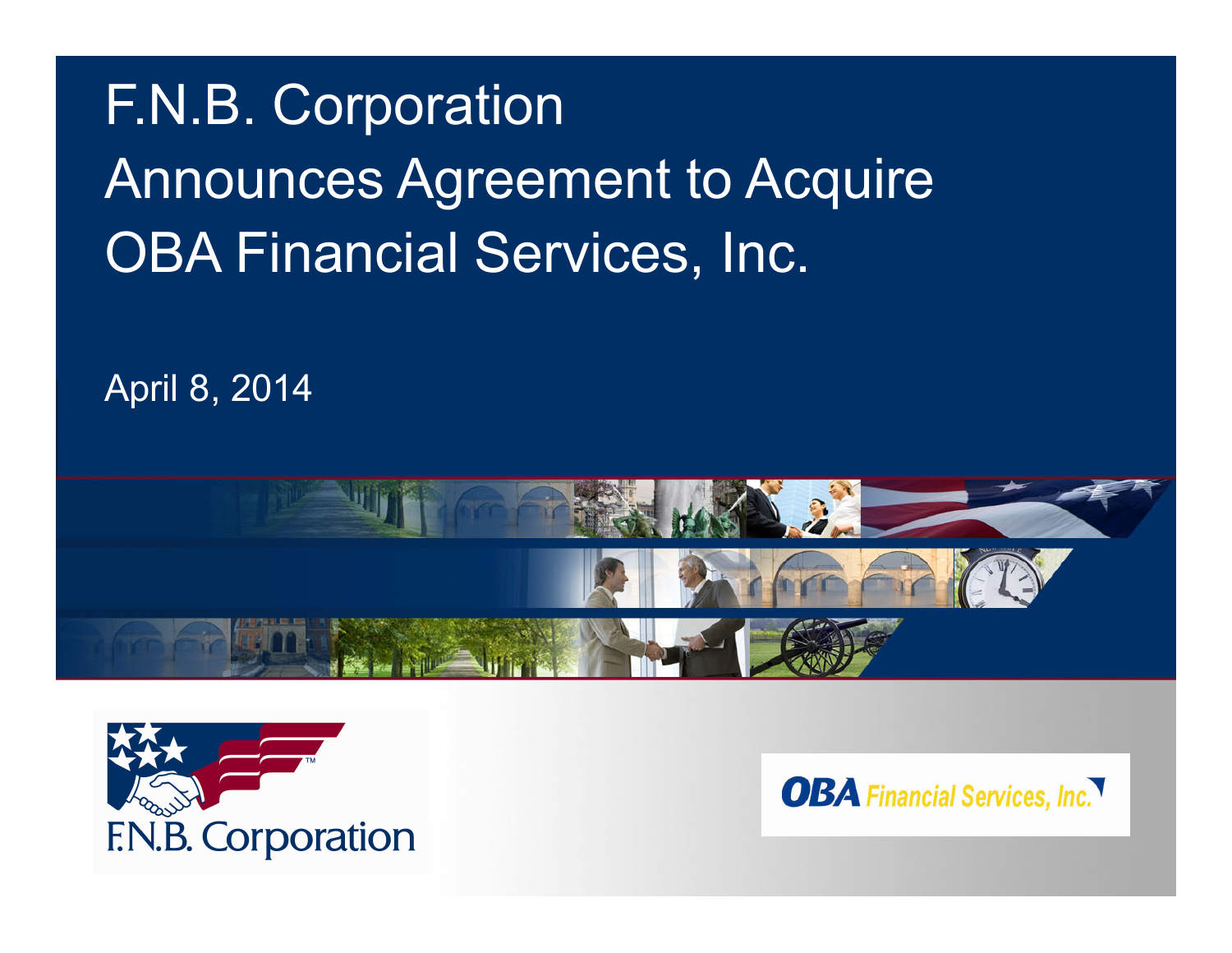### Cautionary Statement Regarding Forward-Looking Information and Non-GAAP Financial Information

This presentation contains "forward-looking statements" within the meaning of the Private Securities Litigation Reform Act, relating to present or future trends or factors affecting the banking industry and, specifically, the financial operations, markets and products of F.N.B. Corporation. Forward-looking statements are typically identified by words such as "believe", "plan", "expect", "anticipate", "intend", "outlook", "estimate", "forecast", "will", "should", "project", "goal", and other similar words and expressions. These forward-looking statements involve certain risks and uncertainties. In addition to factors previously disclosed in F.N.B. Corporation's reports filed with the SEC and those identified elsewhere in this presentation, the following factors among others, could cause actual results to differ materially from forward-looking statements or historical performance: ability to obtain regulatory approvals and meet other closing conditions to the Merger, including approval by OBA Financial Services, Inc. shareholders, on the expected terms and schedule; delay in closing the Merger; difficulties and delays in integrating the FNB and OBA Financial, Inc. businesses or fully realizing cost savings and other benefits; business disruption following the Merger; changes in asset quality and credit risk; the inability to sustain revenue and earnings growth; changes in interest rates and capital markets; inflation; customer acceptance of FNB products and services; customer borrowing, repayment, investment and deposit practices; customer disintermediation; the introduction, withdrawal, success and timing of business initiatives; competitive conditions; the inability to realize cost savings or revenues or to implement integration plans and other consequences associated with mergers, acquisitions and divestitures; economic conditions; and the impact, extent and timing of technological changes, capital management activities, and other actions of the Federal Reserve Board and legislative and regulatory actions and reforms. F.N.B. Corporation undertakes no obligation to revise these forward-looking statements or to reflect events or circumstances after the date of this presentation.

#### ADDITIONAL INFORMATION ABOUT THE MERGER

F.N.B. Corporation and OBA Financial Services, Inc. will file a proxy statement/prospectus and other relevant documents with the SEC in connection with the merger.

SHAREHOLDERS OF OBA FINANCIAL SERVICES, INC. ARE ADVISED TO READ THE PROXY STATEMENT/PROSPECTUS WHEN IT BECOMES AVAILABLE AND ANY OTHER RELEVANT DOCUMENTS FILED WITH THE SEC, AS WELL AS ANY AMENDMENTS OR SUPPLEMENTS TO THOSE DOCUMENTS, BECAUSE THEY WILL CONTAIN IMPORTANT INFORMATION.

The proxy statement/prospectus and other relevant materials (when they become available), and any other documents F.N.B. Corporation and OBA Financial Services, Inc. have filed with the SEC, may be obtained free of charge at the SEC's website at www.sec.gov. In addition, investors and security holders may obtain free copies of the documents F.N.B. Corporation has filed with the SEC by contacting James Orie, Chief Legal Officer, F.N.B. Corporation, One F.N.B. Boulevard, Hermitage, PA 16148, telephone: (724) 983-3317; and free copies of the documents OBA Financial Services, Inc. has filed with the SEC by contacting Charles E. Weller, President and Chief Executive Officer, OBA Financial Services, Inc., 20300 Seneca Meadows Parkway, Germantown, MD 20876, telephone: (301) 916-0742.

F.N.B. Corporation and OBA Financial Services, Inc. and certain of their directors and executive officers may be deemed to be participants in the solicitation of proxies from shareholders of OBA Financial Services, Inc. in connection with the proposed merger. Information concerning such participants' ownership of OBA Financial Services, Inc. common shares will be set forth in the proxy statement/prospectus relating to the merger when it becomes available. This communication does not constitute an offer of any securities for sale.

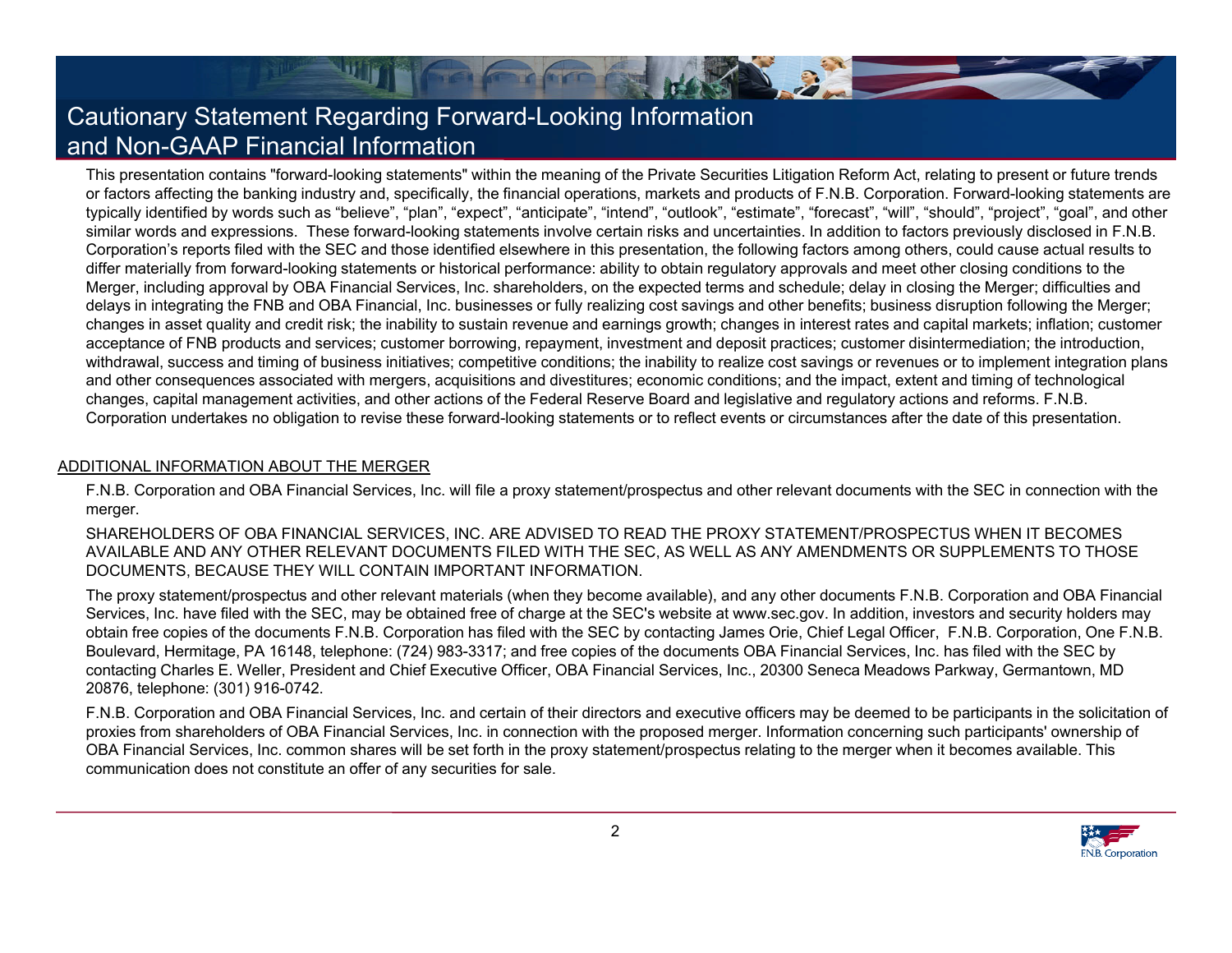### **Opportunity Overview**



| County                             | Branches <sup>(3)</sup> | Deposits in Market <sup>(3)</sup><br>(5000) | <b>HH Income</b><br>$(5 - 2013)$ |
|------------------------------------|-------------------------|---------------------------------------------|----------------------------------|
| Baltimore                          | 12                      | 445,636                                     | 63,371                           |
| Anne Arundel                       | 8                       | 315,773                                     | 84,511                           |
| Montgomery                         | 4                       | 239,381                                     | 94,705                           |
| Harford                            | 4                       | 92,856                                      | 78,058                           |
| Howard                             | $\overline{2}$          | 69,092                                      | 105,203                          |
| Queen Anne's                       | 1                       | 41,862                                      | 80,074                           |
| FNB Total Franchise <sup>(4)</sup> |                         |                                             | 46,906                           |

Source: Deposit and demographic data per SNL Financial; deposits as of June 30, 2013.

(1) Pro forma for completed BCSB Bancorp acquisition.

- (2) Businesses with revenue greater than \$1 million. Data per Hoovers.
- (3) FNB pro forma with OBA Financial.
- (4) Weighted average by county, standalone excluding OBA

#### **Continues Successful Expansion in Maryland**

- $\checkmark$  **Strategic expansion along vibrant I‐270 corridor**
	- Г Significant commercial banking and retail opportunities
	- Expansion into Montgomery County provides access to over 4,500 additional commercial prospects(2)
- $\checkmark$  **Continues build out of distribution network in Maryland**
	- Pro forma \$1.5 billion in assets, \$1.2 billion in deposits and 31 branch locations
	- Strong momentum in the market from Annapolis Bancorp and BCSB Bancorp acquisitions
	- ×, Leverages banking team and infrastructure established in the market
- $\checkmark$  **Adds deployable capital to support F.N.B. future growth**
	- OBA is significantly overcapitalized with TCE of 18.76%
	- Г Adds ~30bps to F.N.B. Pro Forma TCE/TA ratio
- $\checkmark$  **Low execution risk**
	- Experienced regional leadership in place
	- Experienced acquiror and integrator

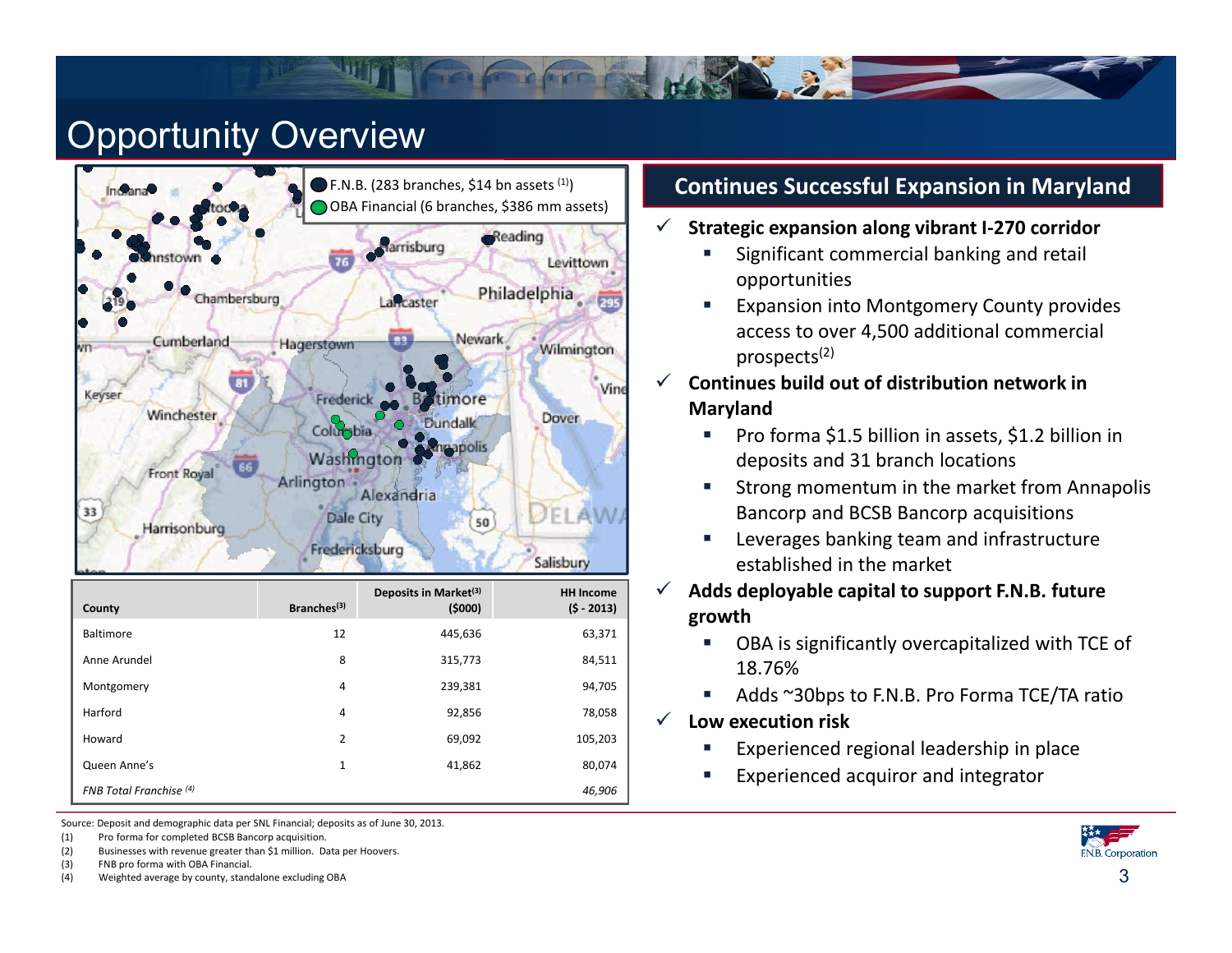## Maryland Market Growth Timeline

*Successful acquisition strategy provides a platform for organic growth*

|                                     | 12/31/2012:<br><b>Market Rank N/A</b><br>Deposits: \$0 mm                                                              |              |                                                                                                 |                  |                                                                                                  | 12/31/2013:<br><b>Market Rank (Maryland) #13</b><br><b>Market Rank (Baltimore MSA) #10</b><br>Deposits <sup>(1)</sup> : \$1.2 bn |
|-------------------------------------|------------------------------------------------------------------------------------------------------------------------|--------------|-------------------------------------------------------------------------------------------------|------------------|--------------------------------------------------------------------------------------------------|----------------------------------------------------------------------------------------------------------------------------------|
| Other<br><b>Actions:</b>            | October 2012                                                                                                           | January 2013 | <b>Establish regional</b><br>management team<br>led by Mac Tisdale                              | <b>June 2013</b> | <b>March 2014</b><br><b>Open Regional</b><br><b>Headquarters in</b><br><b>Downtown Baltimore</b> | <b>April 2014</b>                                                                                                                |
| <b>Bank</b><br><b>Acquisitions:</b> | <b>Announce</b><br><b>Annapolis Bancorp</b><br>acquisition<br>(Market Entry)<br>Assets: \$437 mm<br>Deposits: \$343 mm |              | <b>Announce</b><br><b>BCSB Bancorp</b><br>acquisition<br>Assets: \$642 mm<br>Deposits: \$561 mm |                  | Announce<br><b>OBA Financial</b><br>acquisition<br>Assets: \$386 mm<br>Deposits: \$289 mm        |                                                                                                                                  |

 $\ddot{a}$ 

(1) Source: SNL Financial as of June 30, 2013, pro forma for OBA Financial.

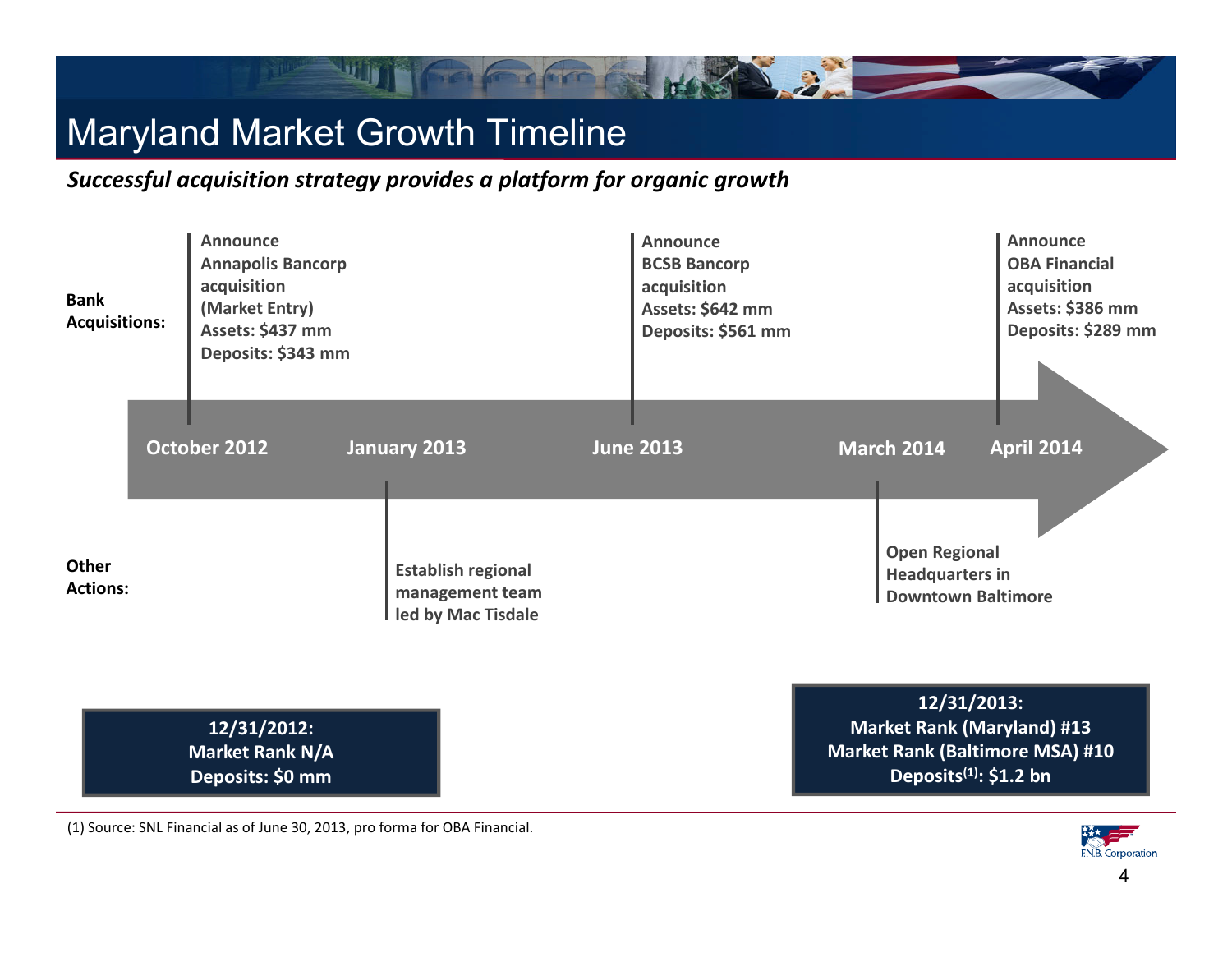### Transaction Overview

| <b>Consideration</b>          | \$23.56 <sup>(1)</sup> per OBA Financial Services share<br>Fixed 1.781x exchange ratio<br>➤<br>100% stock<br>$\blacktriangleright$                                                                                                                                                                                                                                                                                                                                                                      |  |  |  |  |
|-------------------------------|---------------------------------------------------------------------------------------------------------------------------------------------------------------------------------------------------------------------------------------------------------------------------------------------------------------------------------------------------------------------------------------------------------------------------------------------------------------------------------------------------------|--|--|--|--|
| <b>Gross Credit Mark</b>      | $\geq$ 3% of loans (diligence covered over 90% of commercial portfolio)                                                                                                                                                                                                                                                                                                                                                                                                                                 |  |  |  |  |
| <b>Detailed Due Diligence</b> | Completed<br>➤                                                                                                                                                                                                                                                                                                                                                                                                                                                                                          |  |  |  |  |
| <b>Required Approvals</b>     | Customary regulatory and OBA Financial Services shareholders                                                                                                                                                                                                                                                                                                                                                                                                                                            |  |  |  |  |
| <b>Expected Closing</b>       | Q3 2014<br>$\blacktriangleright$                                                                                                                                                                                                                                                                                                                                                                                                                                                                        |  |  |  |  |
| <b>Key Assumptions</b>        | Cost savings estimated at 40% of OBAF's expense base, incl. non-cash items<br>➤<br>One-time transaction expenses of approximately \$9.5 million, pre-tax<br>➤                                                                                                                                                                                                                                                                                                                                           |  |  |  |  |
| <b>Financial Impact</b>       | Meaningful accretion to capital in an EPS-friendly way<br>$\blacktriangleright$<br>$\sim$ 2.5% accretive to tangible book value per share<br>$\blacksquare$<br>$\sim$ 30bps accretive to F.N.B. Pro Forma TCE/TA<br>$\mathcal{L}_{\mathcal{A}}$<br>Accretive on a marginal basis to earnings per share<br>m,<br>Slightly dilutive to total F.N.B. earnings per share in $Q4$ 2014 <sup>(2)</sup><br>Neutral to total F.N.B. earnings per share in the first full year and<br>×.<br>accretive thereafter |  |  |  |  |

2

(1) Based on FNB 20 day average closing stock price as of Monday, April 7, 2014 of \$13.23.

(2) Excluding one‐time costs.